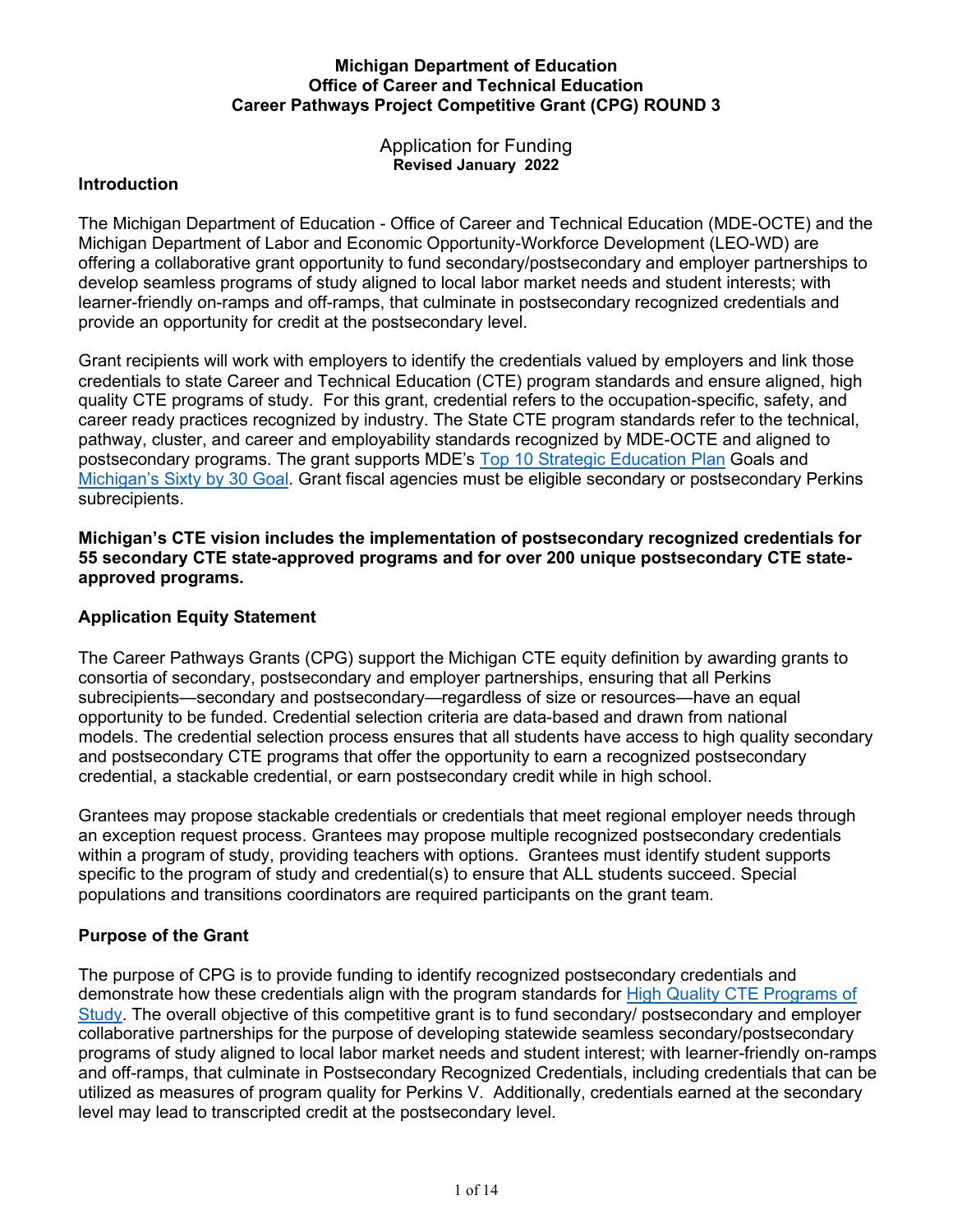identify credentials that employers utilize for hiring practices. At least one credential must meet the criteria to qualify as the 5S1 (Program Quality-Attained Recognized Postsecondary Credential), Perkins V, (Earned Recognized Postsecondary Credential) for postsecondary CTE programs. To qualify for the Secondary CPI, students must earn the credential by August 31 of their high school graduation year. Credentials must meet the Workforce Innovation and Opportunity Act (WIOA) credential definition. Perkins and WIOA legislative references follow: Secondary and postsecondary partners must work collaboratively to establish opportunities for credit and Secondary Core Performance Indicator (CPI) for secondary state-approved CTE programs and 2P1

The Perkins V definition of a Recognized Postsecondary Credential: Section 3 (43) *Recognized Postsecondary Credential —The term ''recognized postsecondary credential'' has the meaning given the term in section 3 of the Workforce Innovation and Opportunity Act (29 U.S.C. 3102).* 

The WIOA definition of Recognized Postsecondary Credential: *Section 3 (52) Recognized Postsecondary Credential —The term ''recognized postsecondary credential'' means a credential consisting of:* 

- *1. an industry-recognized certificate or certification,*
- *2. a certificate of completion of an apprenticeship,*
- *3. a license recognized by the State involved or Federal Government, or*
- *4. an associate or baccalaureate degree.*

## **Eligible Applicants**

Eligible applicants must be either:

- Carl D. Perkins Eligible Secondary Grant Regions
- Carl D. Perkins Eligible Postsecondary Institutions

 of the grant, with the option of either serving as the applicant. The applicant will serve as the project lead Secondary districts/agencies and postsecondary institutions are required to partner in the implementation and may also serve as the fiscal agent. The applicant will have overall program and fiduciary responsibility for the award and related activities and performance outcomes. The applicant and partnering entities will determine various roles and responsibilities related to the project, such as employer engagement and secondary and postsecondary credential alignment.

## **Grant Range**

Total Perkins funds available: \$1,849,274

 Grant awards will range up to \$300,000 per wage-earning secondary state-approved CIP Code or Career Cluster. Applicants may apply for more than one CIP code or Career Cluster. Applicants must submit a separate unique application for each CIP Code or Career Cluster.

## **Grant Application Submission Requirements**

 separate applications for each Career Cluster (where appropriate) or CIP Code(s). Secondary and postsecondary partners must collaborate in completing the grant application requirements listed below: The items below are required to be submitted with the application to be considered for funding. Submit

- Cover Page
- Perkins V eligible institution—Required Grant Partners • [A Letter of Commitment](https://www.michigan.gov/mde/-/media/Project/Websites/mde/CTE/cte_cpg/CPG3/Letter of Commitment Template CPG3.docx) from Secondary Perkins V eligible grant region and Postsecondary
- **[Stakeholders Form](https://www.michigan.gov/mde/-/media/Project/Websites/mde/CTE/cte_cpg/CPG3/Stakeholders Form CPG3)** 
	- a. CIP Code relevant employers, employer organizations, and labor organizations to identify credentials based on identified standards. Employers must be of varied sizes and types.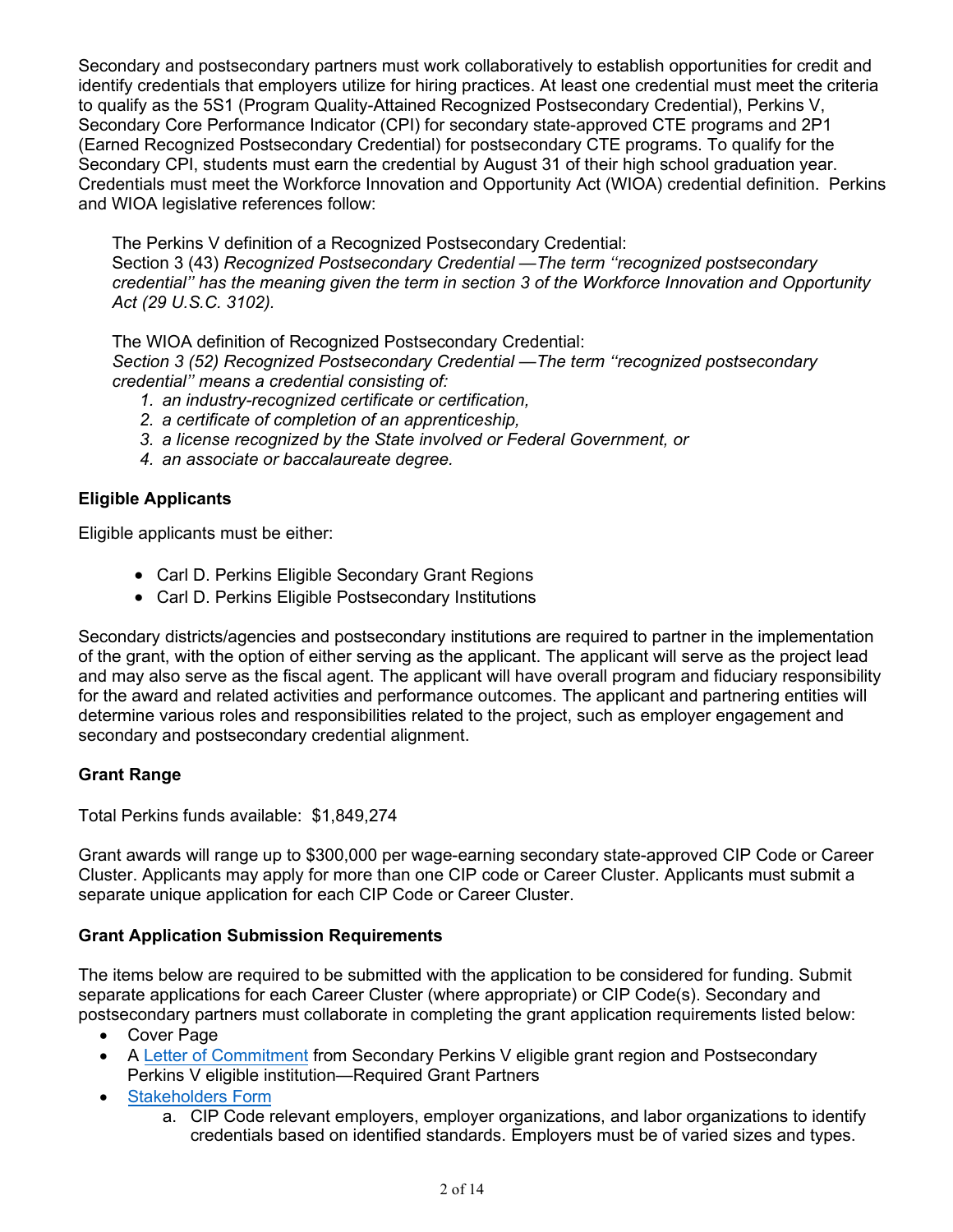- b. All stakeholder groups must be represented from the [five areas of the state](https://www.michigan.gov/mde/-/media/Project/Websites/mde/CTE/cte_cpg/CPG3/Map CPG3.pdf) including: Southeast, Southwest, Central, Upper Lower Peninsula, and Upper Peninsula of Michigan.
- c. Related CIP Postsecondary and Secondary Educators
- d. Postsecondary credit agreement decision maker
- [Narrative Response Form](https://www.michigan.gov/mde/-/media/Project/Websites/mde/CTE/cte_cpg/CPG3/Narrative Response Form CPG3.docx) (includes the Action Plan)
- [Budget Summary and Budget Detail](https://www.michigan.gov/mde/-/media/Project/Websites/mde/CTE/cte_cpg/CPG3/Budget_Summary_and_Detail_CPG3_747004_7.xlsx)
- Section III: Assurances and Certifications Signature Page

Grant applications should be submitted electronically to the Career Pathways email at [MDE-CareerPathways@michigan.gov](mailto:MDE-CareerPathways@michigan.gov) *by 5pm on April 15, 2022,* for review and approval by MDE-OCTE and LEO-WD. *Incomplete applications or applications submitted after the due date will not be considered.* 

#### **Assurance of Accuracy**

 accurate. If, during the implementation of any funded project, MDE-OCTE and LEO-WD establishes that inaccurate or false information was provided in the application, the grant may be rescinded. Applicant For each application, an assurance must be submitted stating that all information provided is true and assures to supplement, not supplant, federal funds.

#### **Grant Timeline:**

| <b>Date</b>       | <b>Deliverables</b>                                 |
|-------------------|-----------------------------------------------------|
| February 1, 2022  | <b>Issue Grant Application with Review Criteria</b> |
| February 7, 2022  | Informational Webinars for applicants               |
| February 11, 2022 | <b>Pre-application Questions Due</b>                |
| February 25, 2022 | Pre-application Questions & Answers Posted          |
| April 15, 2022    | <b>Grant Application Due</b>                        |
| June 1, 2022      | Award Notification Sent to Grantees (Tentative)     |

## **Grantee Action Plan Timeline**

| June 1, 2022       | <b>Grant Start Date (Tentative)</b>                                                                                                                                                            | <b>Deliverables</b>                                                                                                                                                                                                                                                                                                                                                                                                          |
|--------------------|------------------------------------------------------------------------------------------------------------------------------------------------------------------------------------------------|------------------------------------------------------------------------------------------------------------------------------------------------------------------------------------------------------------------------------------------------------------------------------------------------------------------------------------------------------------------------------------------------------------------------------|
| September 15, 2022 | <b>Phase 1 documents due.</b><br>Includes first draft of<br>secondary competencies and<br>crosswalks and identified<br>credential.                                                             | Deliverables submitted in the TEAMS folder<br>Summary of employer survey results<br>$\bullet$<br>Draft CIP Overview (competency<br>$\bullet$<br>statements, aligned<br>credentials/standards<br>Draft Program of Study (secondary<br>$\bullet$<br>portion)<br><b>Credential Checklist</b><br>$\bullet$<br><b>Criterion Exception Request (if</b><br>applicable)<br><b>CPG Credential Recommendation</b><br>$\bullet$<br>Form |
| December 1, 2022   | <b>Phase 2 documents due.</b><br>Includes revised draft of<br>secondary competencies and<br>crosswalks, credential<br>recommendation, Perkins<br>Courses, and Mid-Grant<br>Performance Report. | Deliverables submitted in the TEAMS folder<br>Modified CIP Overview<br>$\bullet$<br><b>Perkins Program Overview (Perkins</b><br>$\bullet$<br>Courses)<br>Mid-Grant Performance Report<br>$\bullet$                                                                                                                                                                                                                           |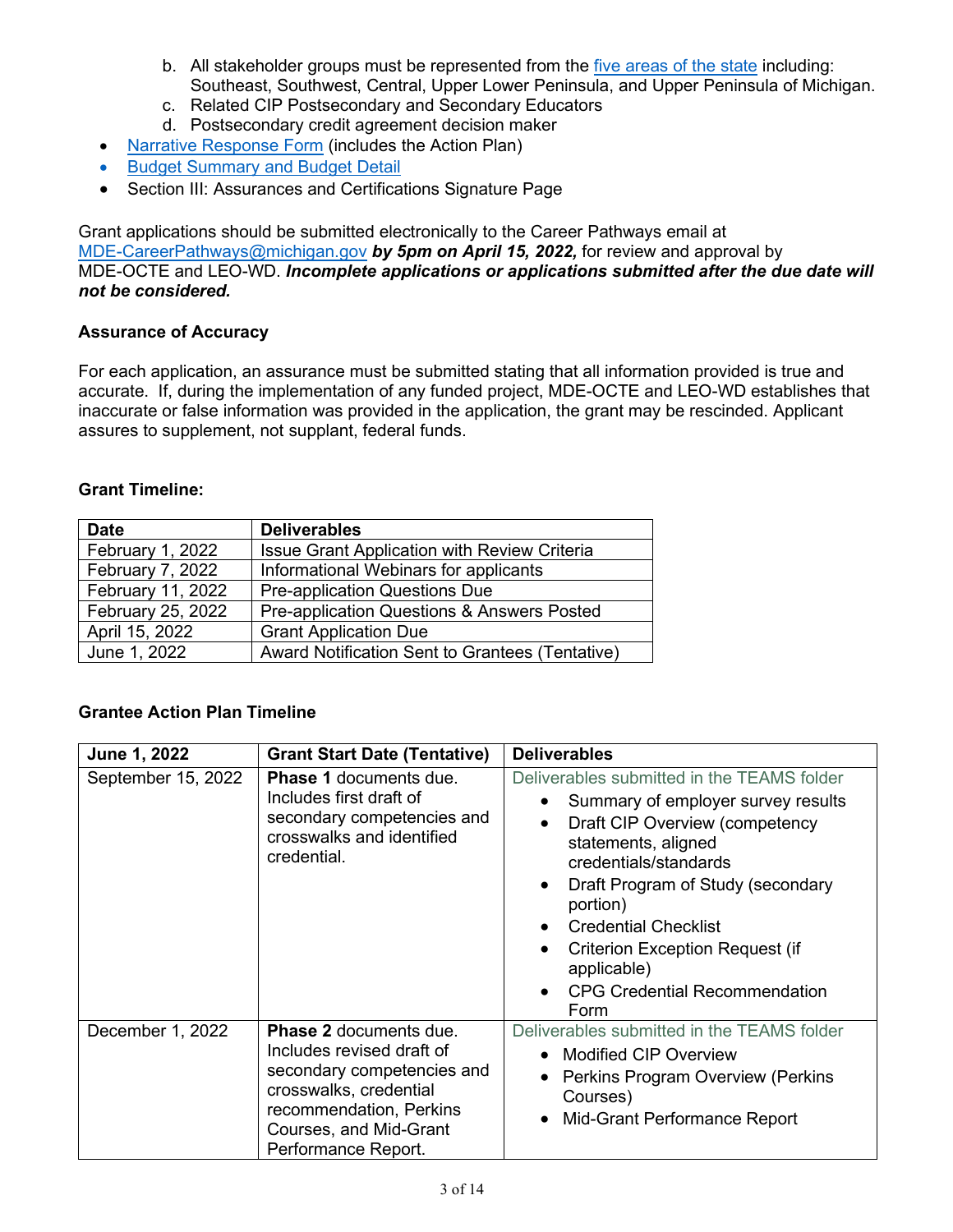| June 1, 2022   | <b>Grant Start Date (Tentative)</b>                                                                                                                                                                                                                                             | <b>Deliverables</b>                                                                                                                                                                                                                                        |
|----------------|---------------------------------------------------------------------------------------------------------------------------------------------------------------------------------------------------------------------------------------------------------------------------------|------------------------------------------------------------------------------------------------------------------------------------------------------------------------------------------------------------------------------------------------------------|
| March 1, 2023  | <b>Phase 3 documents due.</b><br>Includes final secondary CIP<br>overview (including<br>crosswalk). Program of study<br>and Credit Agreement<br>development.                                                                                                                    | Deliverables submitted in the TEAMS folder<br>Program of Study<br>$\bullet$<br><b>Segment to Competency Crosswalk</b><br>CIP Overview-Final (all tabs)<br>$\bullet$                                                                                        |
| April 1, 2023  | <b>Phase 4 documents due.</b><br>Completed postsecondary<br>credit agreements, secondary<br>Michigan Merit Curriculum<br>academic standards<br>alignment completed with<br><b>MMC Credit</b><br>Recommendations,<br><b>Credential Tip Sheet and</b><br><b>Student Supports.</b> | Deliverables submitted in the TEAMS folder<br>Credit Agreement(s)<br><b>MMC Credit Recommendations</b><br>Academic Crosswalks (Math, ELA,<br>$\bullet$<br>Science)<br>Credential Tip Sheet for each<br>credential<br>Identifying Student Supports document |
| April 30, 2023 | Submission of all final<br>revision of program of study<br>documents and supporting<br>elements, including work-<br>based learning and student<br>support components.                                                                                                           | All final revisions submitted                                                                                                                                                                                                                              |
| May 15, 2023   | <b>Final Expenditures</b><br><b>Grant End Date</b>                                                                                                                                                                                                                              | No deliverables                                                                                                                                                                                                                                            |
| June 1, 2023   | <b>Final Performance Report</b><br>and<br><b>Final Expenditure Report due</b>                                                                                                                                                                                                   | Deliverables submitted in the TEAMS folder<br><b>Final Performance Report</b><br>June 1, 2022 - May 15, 2023<br><b>Final Expenditure Report</b><br>$\bullet$<br>June 1, 2022 - May 15, 2023                                                                |
| June 29, 2023  | <b>Final Draw Down</b>                                                                                                                                                                                                                                                          | No deliverables<br>$\bullet$                                                                                                                                                                                                                               |

# **Grant Narrative and Action Plan**

Use the [Narrative Response Form t](https://www.michigan.gov/mde/-/media/Project/Websites/mde/CTE/cte_cpg/CPG3/Narrative Response Form CPG3.docx)o answer the following questions.

## **Capacity to Effectively Engage Employer, Secondary and Postsecondary Partners**

- Indicate your criteria for selecting stakeholder participants.
- Upper Lower Peninsula, and Upper Peninsula of Michigan) including employers, secondary, post-• How will you recruit stakeholder participants from all five regions (Southeast, Southwest, Central, secondary, etc.?

## **Credential Selection, Competency Development and Standards Alignment**

- How will you identify recognized postsecondary credentials that meet the checklist criteria?
- How will you effectively engage the secondary and postsecondary educators across the state to develop competencies and align competencies to credential(s) and standards (national career cluster, pathway and technical standards, national associations, etc.)?
- $\bullet$  back for the newly developed competencies and aligned credentials? • How will the secondary and postsecondary participants connect with employers to get feed-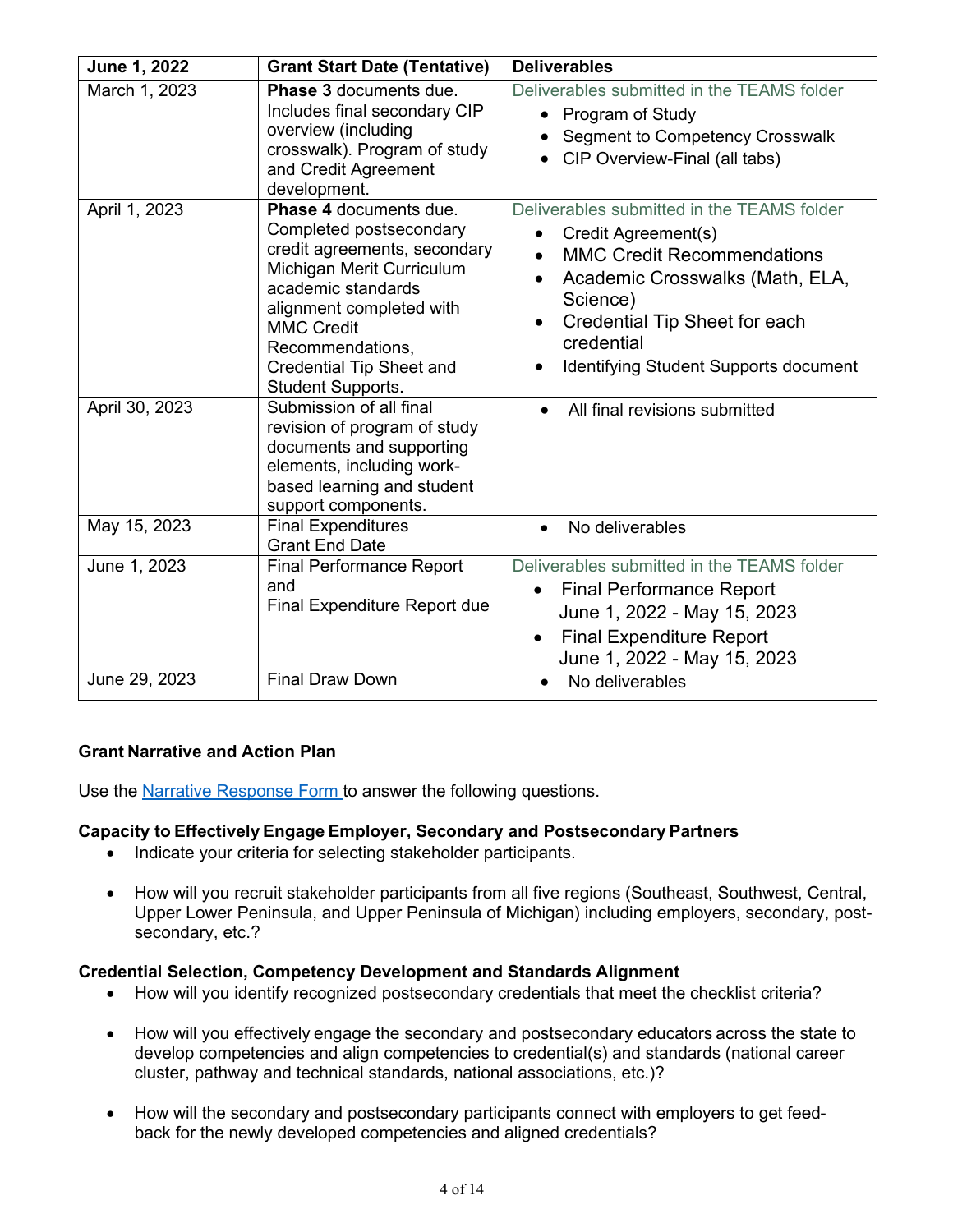- • What will your process be for aligning the competencies and credentials to high school core aca-demic standards: English Language Arts, math and science?
- How will you determine Michigan Merit Curriculum flexibility?

## **High Quality CTE Programs of Study and Credit Agreements**

- How will your grant participants develop a seamless High-Quality CTE Program of Study?
- How will your grant participants align secondary competencies, courses and credentials to post-secondary courses?
- • Explain your plan to utilize your postsecondary partners in developing credit agreements to award   college credit for credentials or secondary competencies.

## **Grant Team Meeting Action Plan**

 remote options, etc.) • How do you plan to structure the meetings/work sessions to achieve the deliverable outcomes? (weekends, weekdays, length of meetings, participant involvement for each task, in-person and/or

#### **Narrative Requirements**

 Applications will be limited to 20 pages, including charts and graphs. Applications are required to address ners. all identified criteria. The page limit does not include the letters of commitment from required grant part-

ners.<br>The narrative will be no less than 11-point font size, double spaced, and no less than one-inch mar- gins. Applicants using less than the required spacing, margin size or exceeding the page requirements will be disqualified.

## **Selection of Award Recipients**

 awards will be based upon merit and quality as determined by points awarded. *Incomplete applications*  Grants will be awarded through a competitive review process. The review of each application will be based on the scoring rubric. The proposals most likely to be funded will have followed all directions, met the grant requirements, and completely addressed all the elements described in the rubric. The grant *or applications submitted after the due date will not be considered.* 

## **Length of Award**

Funding will be effective immediately following the State Superintendent approval of grant awards anticipated June 1, 2022, with an ending date of May 15, 2023.

## **Payment Schedule**

 Drawdowns begin July 1, 2022, from the NexSys Cash Management System (CMS) on a 30-day cash reimbursement basis. Reimbursement may be initiated by completing the Financial Funding Report, form completed by 4:00 p.m. on June 29, 2023. DS-4492-A, available on-line through [https://mdoe.state.mi.us/NexSys/.](https://mdoe.state.mi.us/NexSys/) The final drawdown must be

 In accordance with 2 CFR 200.305 and c, OMB A-133 Compliance Supplement, Part 3c and OMB Circular A-87, attachment A.2a(1), appropriate cash management requires regular and timely reimbursements for expenditures.

## **Mid-Grant and Final Performance Report**

OCTE reserves the right to ask for monthly expenditure reports as needed.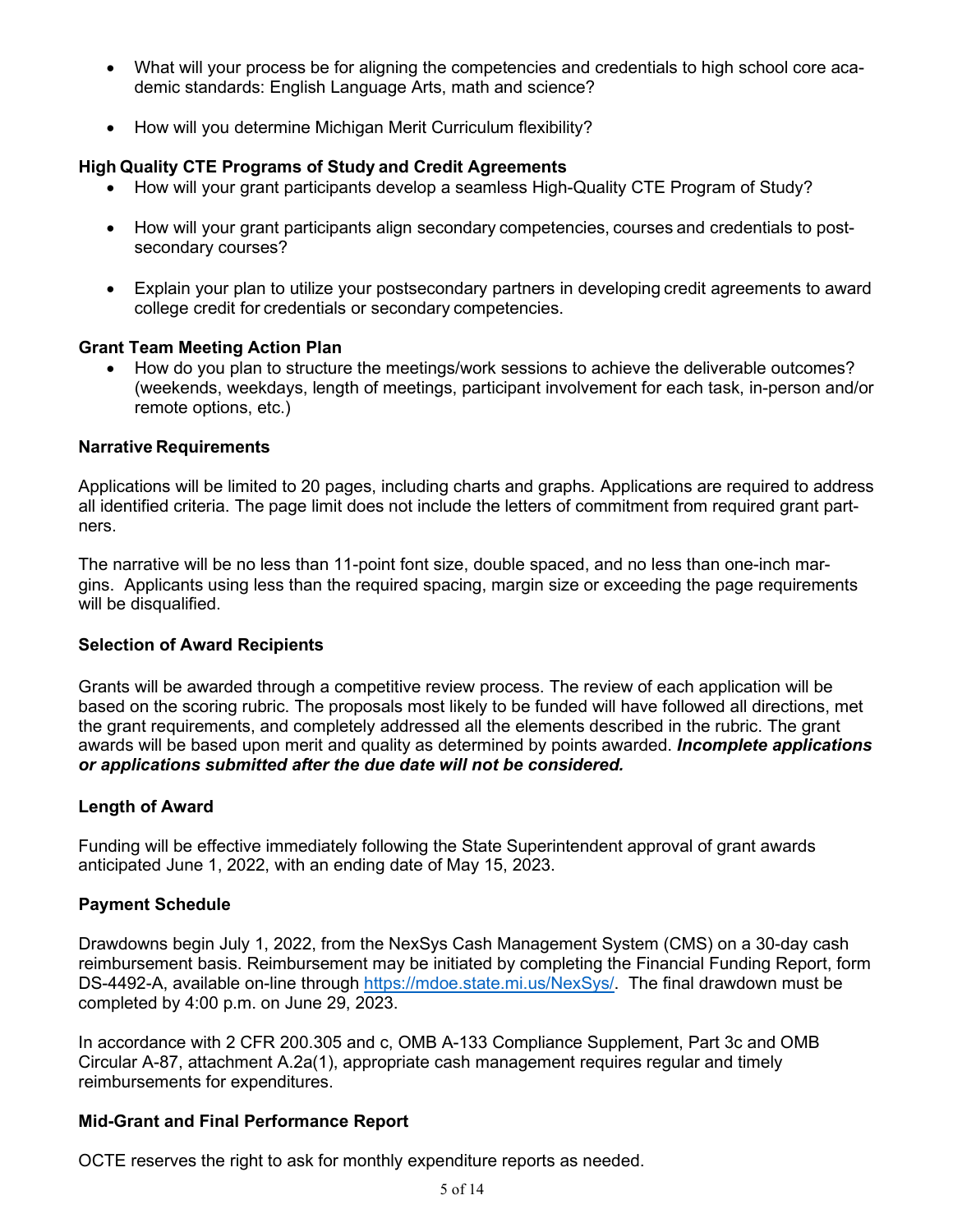11-point font size, double spaced, and no less than one-inch margins. The mid-grant performance report is due by 4:00 p.m. on December 1, 2022. Grantees must complete the **Mid-Grant Performance Report** as specified in the timeline and provide a 2- to 4-page narrative which must include a description of the activities completed, specifically addressing deliverables, and highlighting successes and challenges. The narrative must be no less than

Grantees must complete the **Final Performance Report** and provide a 3- to 5-page narrative describing all activities carried out since the mid-grant performance report, addressing any activities not previously reported, and all deliverables, including all CPG final forms The narrative must be no less than 11-point font size, double spaced, and no less than one-inch margins. The final performance report is due by 4:00 p.m. on June 1, 2023.

## **Final Expenditure Report**

The Final Expenditure detail and narrative report will be due by 4:00 p.m. on June 1, 2023.

## **Presentation of Results**

 Grantees agree to participate, as requested by the State of Michigan, in conference and/or workshop committee updates, and project rollout sessions. All Grantees are required to participate in monthly presentations to report on the progress and results of the grant activities, including state updates, technical assistance conference calls or meetings. The Education Consultant assigned to the project may host meetings with their assigned project grantees. Additional meetings or conference calls may be required, as necessary.

#### **State of Michigan Monitoring Visits**

 All grant awards are subject to onsite grant review. Project staff must maintain and make available, in the event of a monitoring visit, evidence to support expenditures and program activities proposed in the project.

#### **Ownership of Materials Produced**

 shall remain with the State of Michigan unless such ownership is explicitly waived. This stipulation Ownership of products resulting from the CPG, which are subject to copyright and have economic value, covers recipients, as well as subcontractors receiving funds through this grant program.

## **Pre-application Questions**

The state will not respond to telephone inquiries or visitation by applicants or their representatives. Questions concerning the specifications contained herein are to be submitted electronically, by 4:00 p.m. on February 11, 2022, to the Career Pathways email at [MDE-CareerPathways@michigan.gov.](mailto:MDE-CareerPathways@michigan.gov)

Answers to questions will be prepared as an addendum. The addendum officially revises and supersedes the original specifications, terms, and conditions. The addendum will be posted on the Career Pathways Grant webpage no later than February 25, 2022.

## **Selection of Award Recipients**

 the Tier One review may reapply in the next grant round. In the Tier Two Review, grant awards will be based on merit and quality as determined by using the 100-point rubric. In awarding this grant, applications will be evaluated by a review committee (chaired by MDE-OCTE and LEO-WD). All grant requirements must be submitted to get Tier One Approval. Applications not passing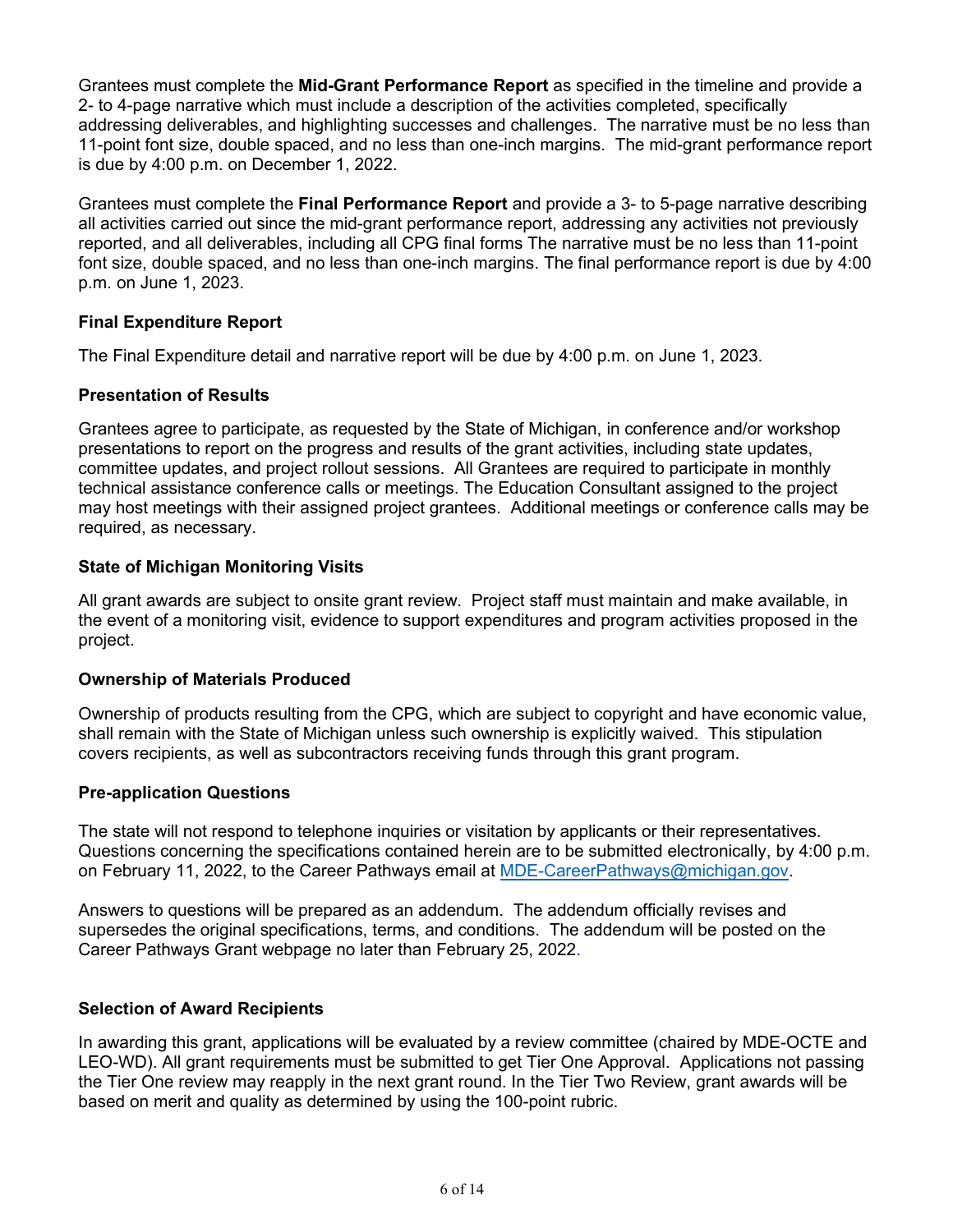| <b>Career Pathways Grant - Round 3</b><br><b>Tier One Review Checklist</b>                                                                        | 2022-2023                          |           |
|---------------------------------------------------------------------------------------------------------------------------------------------------|------------------------------------|-----------|
| All required elements must be submitted to move to the tier two review.<br>Applications not passing tier one may reapply in the next grant round. | <b>Submission</b><br><b>Status</b> |           |
| Cover Page                                                                                                                                        | <b>YES</b>                         | <b>NO</b> |
| Stakeholders Form                                                                                                                                 | <b>YES</b>                         | <b>NO</b> |
| Letters of Commitment from Required Grant Partners                                                                                                | <b>YES</b>                         | <b>NO</b> |
| Narrative Response Form (includes Action Plan narrative)                                                                                          | <b>YES</b>                         | <b>NO</b> |
| <b>Budget Summary and Detail</b>                                                                                                                  | <b>YES</b>                         | <b>NO</b> |
| Section III: Assurances and Certification Signature Page                                                                                          | <b>YES</b>                         | <b>NO</b> |
| 20-page limit Does not include letters of commitment                                                                                              | <b>YES</b>                         | <b>NO</b> |
| <b>Qualifies for Tier Two Review</b>                                                                                                              | <b>YES</b>                         | NO.       |

# **Reviewer: Comments:**

| <b>Tier Two Scoring Values</b>                    | Weight     |
|---------------------------------------------------|------------|
| <b>Cover Page</b>                                 | 5 points   |
| Stakeholders Form: List of all required partners. | 35 points  |
| Narrative Response Form                           | 40 points  |
| <b>Budget Summary and Budget Detail</b>           | 20 points  |
| <b>TOTAL POINTS AVAILABLE</b>                     | 100 points |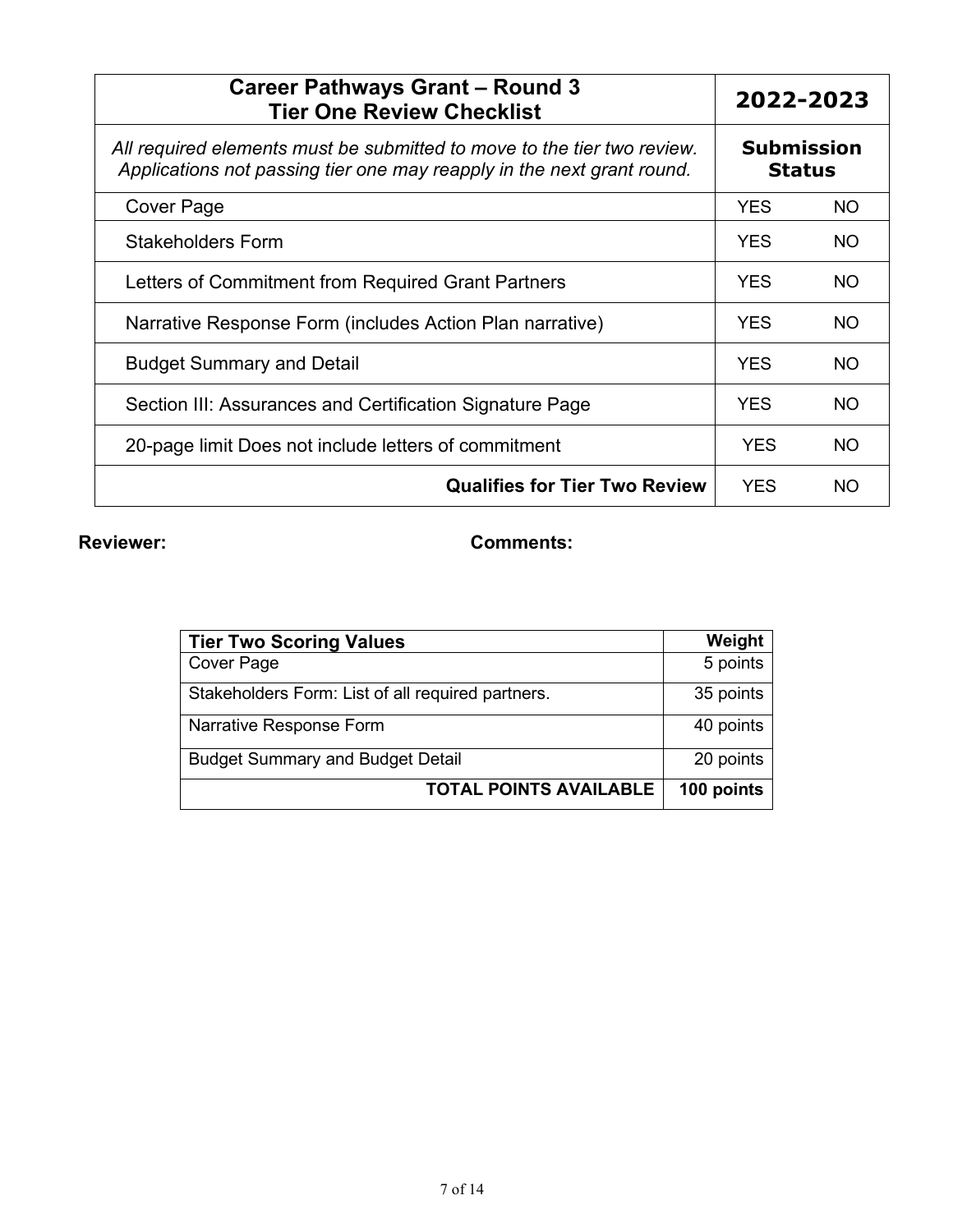| <b>Points</b><br>Availa-<br>ble | <b>Career Pathways Grant-Round 3</b><br>Tier Two Review Rubric 2022-2023                                                                                                                                                                                                                                         | <b>WEAK-un-</b><br>clear, incom-<br>plete, or miss-<br>ing details | <b>MODER-</b><br>ATE-lacks<br>some details | <b>STRONG-</b><br>meets or ex-<br>ceeds<br>required details | <b>Points</b><br><b>Earned</b> |
|---------------------------------|------------------------------------------------------------------------------------------------------------------------------------------------------------------------------------------------------------------------------------------------------------------------------------------------------------------|--------------------------------------------------------------------|--------------------------------------------|-------------------------------------------------------------|--------------------------------|
| 5<br><b>Points</b>              | <b>Cover Page</b>                                                                                                                                                                                                                                                                                                | <b>WEAK</b>                                                        | <b>MODER-</b><br><b>ATE</b>                | <b>STRONG</b>                                               |                                |
| 5 points                        | All elements must be present to get the<br>5 available points                                                                                                                                                                                                                                                    | 0                                                                  | 0                                          | 5                                                           | /5                             |
| 35<br><b>Points</b>             | <b>Stakeholders Form</b>                                                                                                                                                                                                                                                                                         | <b>WEAK</b>                                                        | <b>MODER-</b><br><b>ATE</b>                | <b>STRONG</b>                                               |                                |
| 5 points                        | <b>Required Grant Partners-</b><br>Secondary and Postsecondary<br>• Letter of Commitment required for each                                                                                                                                                                                                       | $0 - 1$                                                            | $2 - 3$                                    | $4 - 5$                                                     | /5                             |
| 10 <sup>°</sup><br>points       | Required CIP Related Employers - Minimum 10<br>• Must represent all five regions<br>• Must include varied business sizes and types                                                                                                                                                                               | $0 - 3$                                                            | $4 - 7$                                    | $8 - 10$                                                    | /10                            |
| 5 points                        | <b>Other Related Workforce Partners</b><br>WIOA, Associations, Chamber of Commerce,<br><b>Labor Union</b>                                                                                                                                                                                                        | $0 - 1$                                                            | $2 - 3$                                    | $4 - 5$                                                     | /5                             |
| 5 points                        | <b>Postsecondary Participants</b><br>• Educator-minimum 4*<br>• Special Populations-minimum 1<br>• Credit Agreement Decision Maker-minimum 1                                                                                                                                                                     | $0 - 1$                                                            | $2 - 3$                                    | $4 - 5$                                                     | /5                             |
| 10<br>points                    | <b>Secondary Participants</b><br>• CIP Related Educator-minimum 10<br>• Must represent all five regions<br>• Secondary Special Populations-minimum 1<br>• Academic Consultants-minimum 1 each<br>(English Language Arts, Math, and Science)<br>• Other Optional Participants (Transition Coordi-<br>nator, etc.) | $0 - 1$                                                            | $2 - 3$                                    | $4 - 5$                                                     | /5                             |
| 40<br><b>Points</b>             | <b>Narrative Response Form (Action Plan)</b>                                                                                                                                                                                                                                                                     | <b>WEAK</b>                                                        | <b>MODER-</b><br><b>ATE</b>                | <b>STRONG</b>                                               |                                |
| 5 points                        | Capacity to Engage Employers and Partners:<br>2-questions                                                                                                                                                                                                                                                        | $0 - 1$                                                            | $2 - 3$                                    | $4 - 5$                                                     | /5                             |
| 10 <sup>°</sup><br>points       | Credentials, Competencies, and Alignments:<br>5-questions                                                                                                                                                                                                                                                        | $0 - 3$                                                            | $4 - 7$                                    | $8 - 10$                                                    | /10                            |
| 5 points                        | Programs of Study and Credit Agreements:<br>3-questions                                                                                                                                                                                                                                                          | $0 - 1$                                                            | $2 - 3$                                    | $4 - 5$                                                     | /5                             |
| 15<br>points                    | Action Plan Responses: Stakeholder List Devel-<br>opment and Phases 1-4                                                                                                                                                                                                                                          | $0-4$                                                              | $5-9$                                      | $10 - 15$                                                   | /15                            |
| 20<br><b>Points</b>             | <b>Budget Summary and Budget Detail</b>                                                                                                                                                                                                                                                                          |                                                                    |                                            |                                                             |                                |
| 5 points                        | <b>Budget Summary</b>                                                                                                                                                                                                                                                                                            | $0 - 1$                                                            | $2 - 3$                                    | $4 - 5$                                                     | /5                             |
| 15<br>points                    | <b>Budget Detail</b>                                                                                                                                                                                                                                                                                             | $0 - 4$                                                            | $5-9$                                      | $10 - 15$                                                   | /15                            |
|                                 | <b>100 Total Points</b>                                                                                                                                                                                                                                                                                          |                                                                    |                                            |                                                             | /100                           |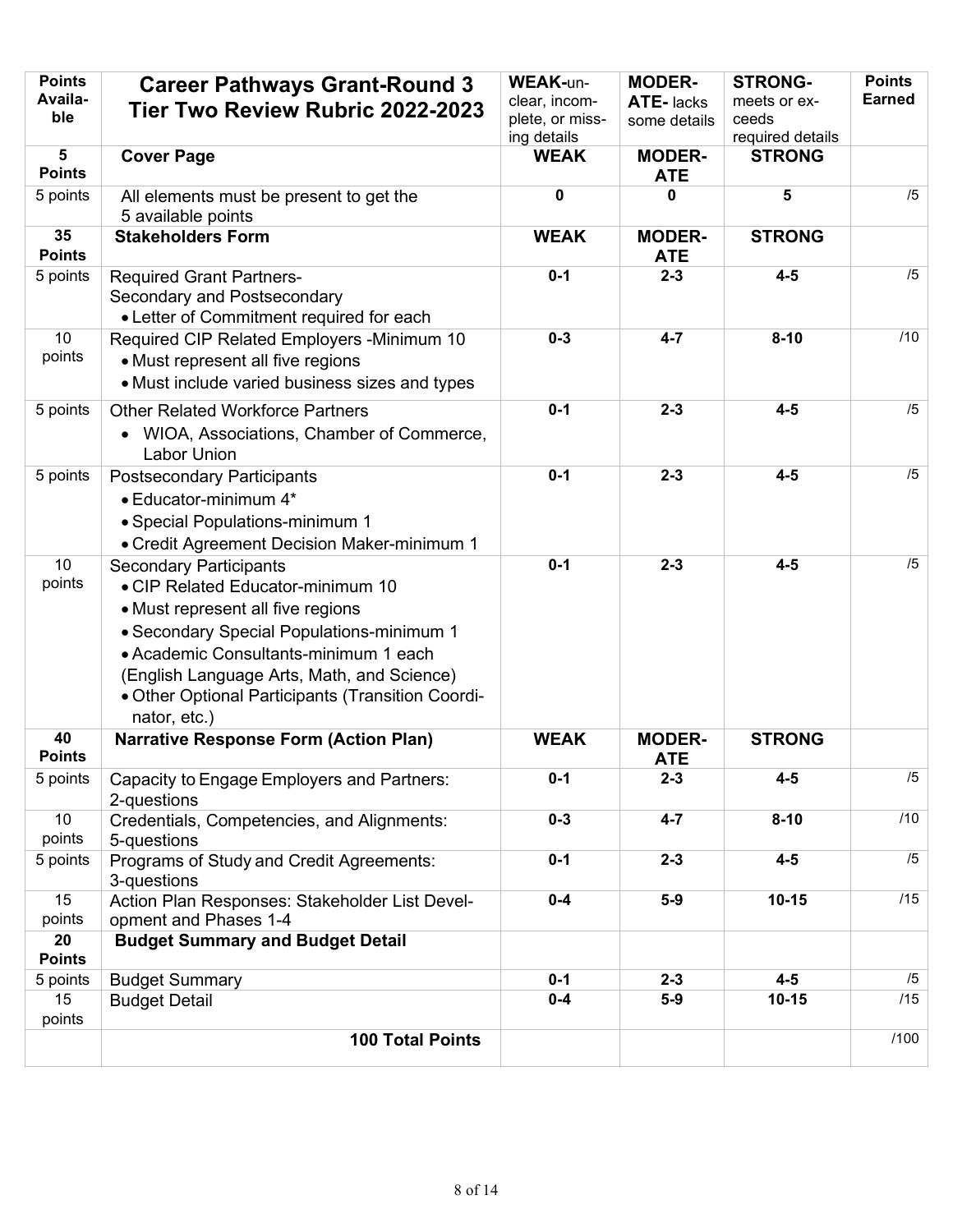# **APPENDIX**

## **Forms**

- Grant Application
- **[Budget Summary and Budget Detail](https://www.michigan.gov/mde/-/media/Project/Websites/mde/CTE/cte_cpg/CPG3/Budget_Summary_and_Detail_CPG3_747004_7.xlsx)**
- [Narrative Response Form](https://www.michigan.gov/mde/-/media/Project/Websites/mde/CTE/cte_cpg/CPG3/Narrative Response Form CPG3.docx) (including Action Plan)
- [Stakeholders Form](https://www.michigan.gov/mde/-/media/Project/Websites/mde/CTE/cte_cpg/CPG3/Stakeholders Form CPG3)

# **Resources**

- [Map of Five Required Regions](https://www.michigan.gov/mde/-/media/Project/Websites/mde/CTE/cte_cpg/CPG3/Map CPG3.pdf)
- [Letter of Commitment Template](https://www.michigan.gov/mde/-/media/Project/Websites/mde/CTE/cte_cpg/CPG3/Letter of Commitment Template CPG3.docx)
- [Tier One Approval Checklist and Tier Two Scoring Rubric](https://www.michigan.gov/mde/-/media/Project/Websites/mde/CTE/cte_cpg/CPG3/Tier One Approval Checklist and Tier Two Scoring Rubric CPG3.docx)

# **Reference Documents**

- 1. Carl D. Perkins V Strengthening Career and Technical Education for the 21<sup>st</sup> Century Act (Perkins V) [PUBL224.PS \(congress.gov\)](https://gcc02.safelinks.protection.outlook.com/?url=https%3A%2F%2Fwww.congress.gov%2F115%2Fplaws%2Fpubl224%2FPLAW-115publ224.pdf&data=04%7C01%7CMillerD66%40michigan.gov%7Ce8aad34c0f5e42c0453a08d9e2632e61%7Cd5fb7087377742ad966a892ef47225d1%7C0%7C0%7C637789737862324500%7CUnknown%7CTWFpbGZsb3d8eyJWIjoiMC4wLjAwMDAiLCJQIjoiV2luMzIiLCJBTiI6Ik1haWwiLCJXVCI6Mn0%3D%7C3000&sdata=7yJDD0yyB%2BrPY%2FCma5B%2FILEl%2BlRJF54dtvYNYCVtbrM%3D&reserved=0)
- 2. High-Quality CTE Program of Study [https://www.acteonline.org/professional-development/high](https://www.acteonline.org/professional-development/high-quality-cte-tools/)[quality-cte-tools/](https://www.acteonline.org/professional-development/high-quality-cte-tools/)
- 3. MDE- OCTE Perkins V Webpage <u>https://www.michigan.gov/mde/0,4615,7-140-</u> [2629\\_82356\\_94990---,00.html](https://www.michigan.gov/mde/0,4615,7-140-2629_82356_94990---,00.html)
- 4. Workforce Innovation and Opportunity (WIOA) <u>https://www.govinfo.gov/content/pkg/PLAW-</u> [113publ128/pdf/PLAW-113publ128.pdf](https://www.govinfo.gov/content/pkg/PLAW-113publ128/pdf/PLAW-113publ128.pdf)
- 5. MDE [Career Pathways Grant \(michigan.gov\)](https://www.michigan.gov/mde/services/octe/educators/funding-monitoring/career-pathways-grant)
- 6. MDE [CTE Memos \(michigan.gov\)](https://www.michigan.gov/mde/0,4615,7-140-2629_106240---,00.html)
	- a. Credential Update for Perkins V Reporting #2021-006
	- b. Perkins V FINAL Definitions: Course, Participant, Concentrator, Completer #2021-002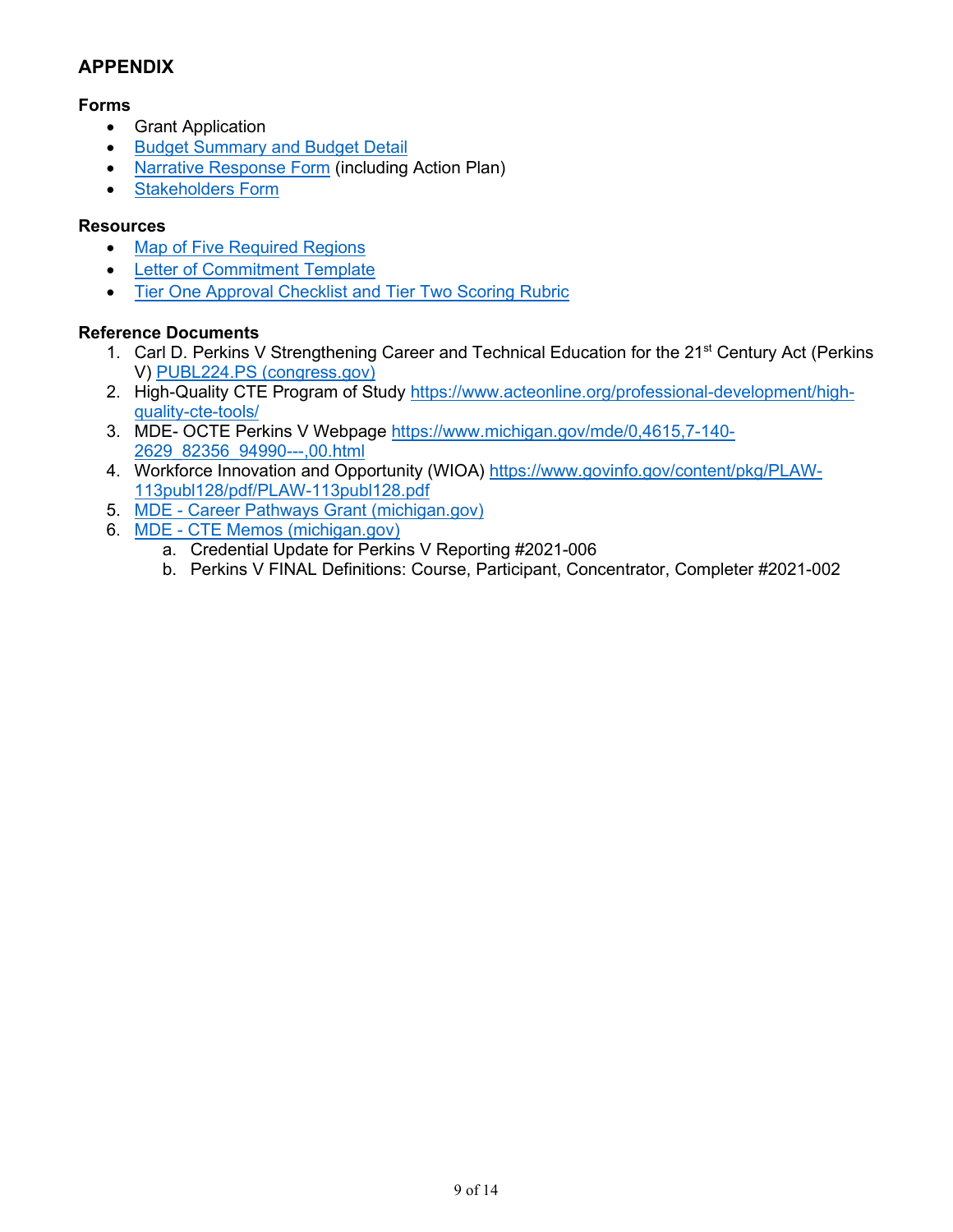| 2022-2023 Career Pathways Project Competitive Grant (CPG) ROUND 3<br><b>Application Cover Page</b>  |
|-----------------------------------------------------------------------------------------------------|
| Every box on the cover page must be completed and signature provided. Tab to each field to complete |
| your answers. Text fields will automatically expand as you type.                                    |
| CPG Fiscal Agency: *Must be a Perkins Grant Fiscal Agent                                            |
| Name of District or Institution serving as Fiscal Agency:                                           |
| District/Institution Code of fiscal agency:                                                         |
| Perkins V Grant Region(s) participating:                                                            |
| Name of Contact Person:                                                                             |
| <b>Street Address of Fiscal Agency:</b>                                                             |
| City and Zip Code of Fiscal Agency:                                                                 |
| <b>Email Address:</b>                                                                               |
| Telephone and Fax:                                                                                  |
| <b>CPG Fiscal Agency (CEPD or Postsecondary)</b>                                                    |
| <b>Contact Person</b>                                                                               |
| Agency Name:                                                                                        |
| Job Title:                                                                                          |
| <b>Street Address:</b>                                                                              |
| City and Zip Code:                                                                                  |
| <b>Email Address:</b>                                                                               |
| Telephone and Fax:                                                                                  |
| <b>CEPD or Postsecondary Partner</b>                                                                |
| <b>Contact Person:</b>                                                                              |
| Agency Name:                                                                                        |
| Job Title                                                                                           |
| <b>Street Address:</b>                                                                              |
| City and Zip Code:                                                                                  |
| <b>Email Address:</b>                                                                               |
| Telephone and Fax:                                                                                  |
| <b>CIP Code Number and Program Name:</b>                                                            |

# **Grant Funds Requested:** \$

**Assurances and Certification:** By submitting this electronic application, the Superintendent or Postsecondary President or an authorized official certifies that they agree to perform all actions and support all intentions stated in the Assurances and Certifications on pages 11-14 and will comply with all state and federal regulations and requirements pertaining to this program. The applicant certifies further that the information submitted on this application is true and correct.

| Superintendent, President or Authorized Official: |              | Date: |  |
|---------------------------------------------------|--------------|-------|--|
|                                                   | (Typed name) |       |  |
| Title:<br>Signature:                              |              |       |  |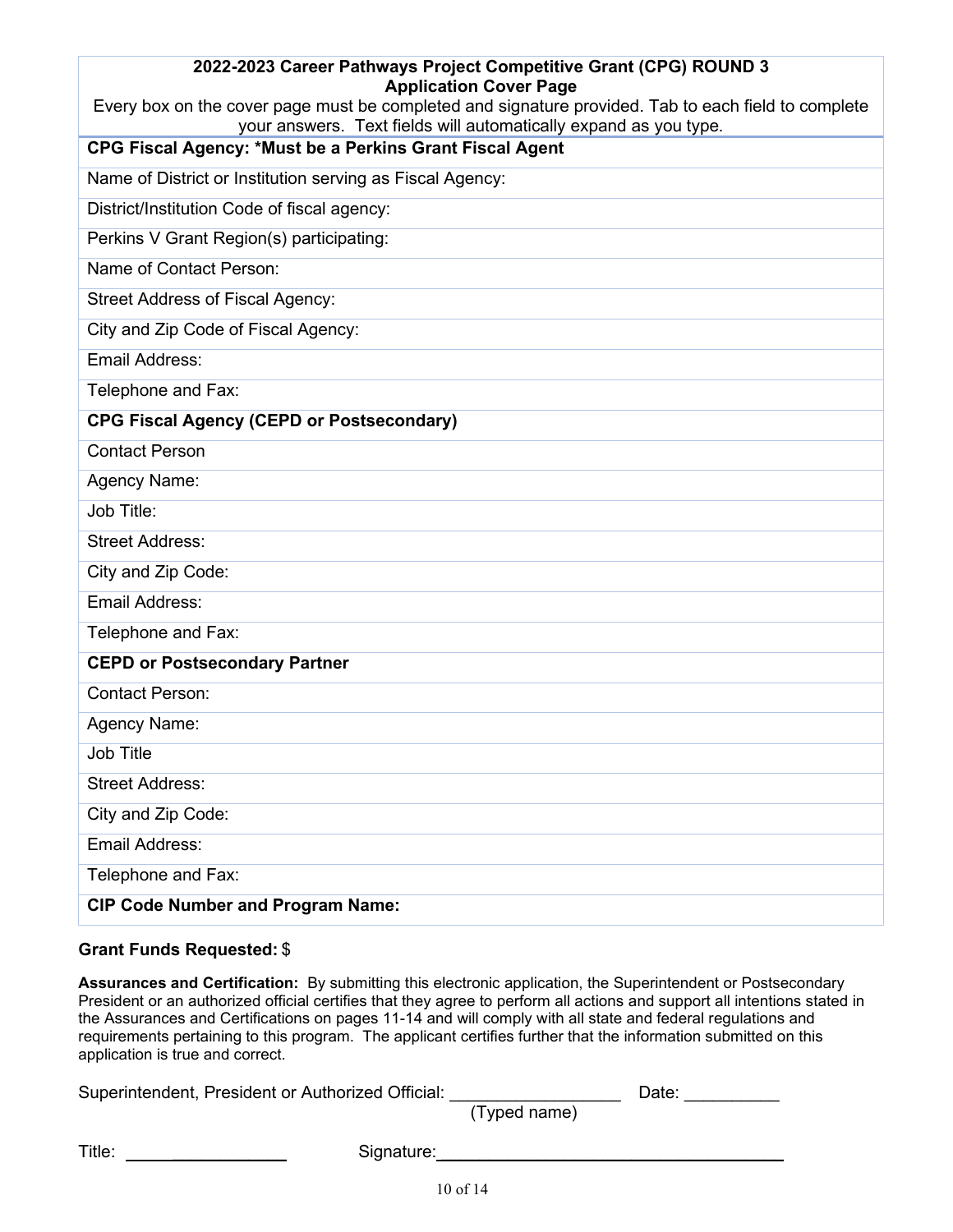#### **SECTION III: ASSURANCES AND CERTIFICATIONS**

#### • **FEDERAL PROGRAMS —**

#### ESTIMATED GRANT AWARDS

 fiscal year and are for informational purposes. Actual grant awards are contingent upon the Michigan Department of Education (MDE) receiving sufficient federal funding for the program. **An estimated award does not constitute any binding agreement on behalf of the MDE. The MDE is not responsible for any costs incurred prior to**  Estimated grant awards are based on federal program estimated funds allocated to Michigan for the next federal **the start of an expenditure period for an actual or final grant award.** 

#### ASSURANCE REGARDING THE PROHIBITION OF TEXT MESSAGING AND EMAILING WHILE DRIVING DURING OFFICIAL FEDERAL GRANT BUSINESS

 official grant business. Federal grant recipients, sub recipients and their grant personnel are prohibited from text official grant business, or from using government supplied electronic equipment to text message or email when driving. ''Texting'' or ''Text Messaging'' means reading from or entering data into any handheld or other electronic While Driving," October 1, 2009. The applicant assures that it and their grant personnel are prohibited from text messaging while driving during messaging while driving a government owned vehicle, or while driving their own privately-owned vehicle during device, including for the purpose of SMS texting, e-mailing, instant messaging, obtaining navigational information, or engaging in any other form of electronic data retrieval or electronic data communication. Subrecipients must comply with these conditions under Executive Order 13513, "Federal Leadership on Reducing Text Messaging

#### ASSURANCE AGAINST TRAFFICKING IN PERSONS

 The applicant or subrecipient assures that it adopts the requirements in the Code of Federal Regulations at 2 CFR 175 as a condition for this grant. A subrecipient and its employees may not --

- i. Engage in severe forms of trafficking in persons during the period of time that the award is in effect;
- ii. Procure a commercial sex act during the period of time that the award is in effect; or
- iii. Use forced labor in the performance of the award or subawards under the award.

Under this condition, the Federal awarding agency may unilaterally terminate the grant award, without penalty, if a subrecipient that is a private entity—

(i) Is determined to have violated a prohibition named above; or

(ii) Has an employee who is determined by the agency official authorized to terminate the award to have violated a prohibition named above through conduct that is either—

(A) Associated with performance under this award; or

(B) Imputed to the subrecipient using the standards and due process for imputing the conduct of an individual to an organization that are provided in 2 CFR part 85, ''Governmentwide Debarment and Suspension (Nonprocurement),''. [Code of Federal Regulations at 2 CFR 175]

#### ASSURANCE REGARDING COMPLIANCE WITH GRANT PROGRAM REQUIREMENTS

 If awarded a grant, the grantee agrees to comply with all applicable requirements of all State statutes, Federal understands and agrees that if it materially fails to comply with the terms and conditions of the grant award, the laws, Executive Orders, regulations, policies and award conditions governing this program. The grantee Michigan Department of Education may withhold funds otherwise due to the grantee from this grant program, any other federal grant programs or the State School Aid Act of 1979 as amended, until the grantee complies with the conditions and the amount disallowed has been recaptured (forfeited), or the issue has been adjudicated. The Department may withhold up to 100% of any payment based on a monitoring finding, audit finding or pending final report. [MDE Requirement]

#### SPECIAL CONDITIONS FOR DISCLOSING FEDERAL FUNDING IN PUBLIC ANNOUNCEMENTS

 this project or program, funded in whole or in part with federal money, all subrecipients shall clearly state: (1) the percentage of the total costs of the program or project which will be financed with federal money; (2) the dollar amount of federal funds for the project or program; and (3) percentage and dollar amount of the total costs of the When issuing statements, press releases, requests for proposals, bid solicitations, and other documents describing project or program that will be financed by non-governmental sources. [Public Law 111-117, Title V, Sec. 506]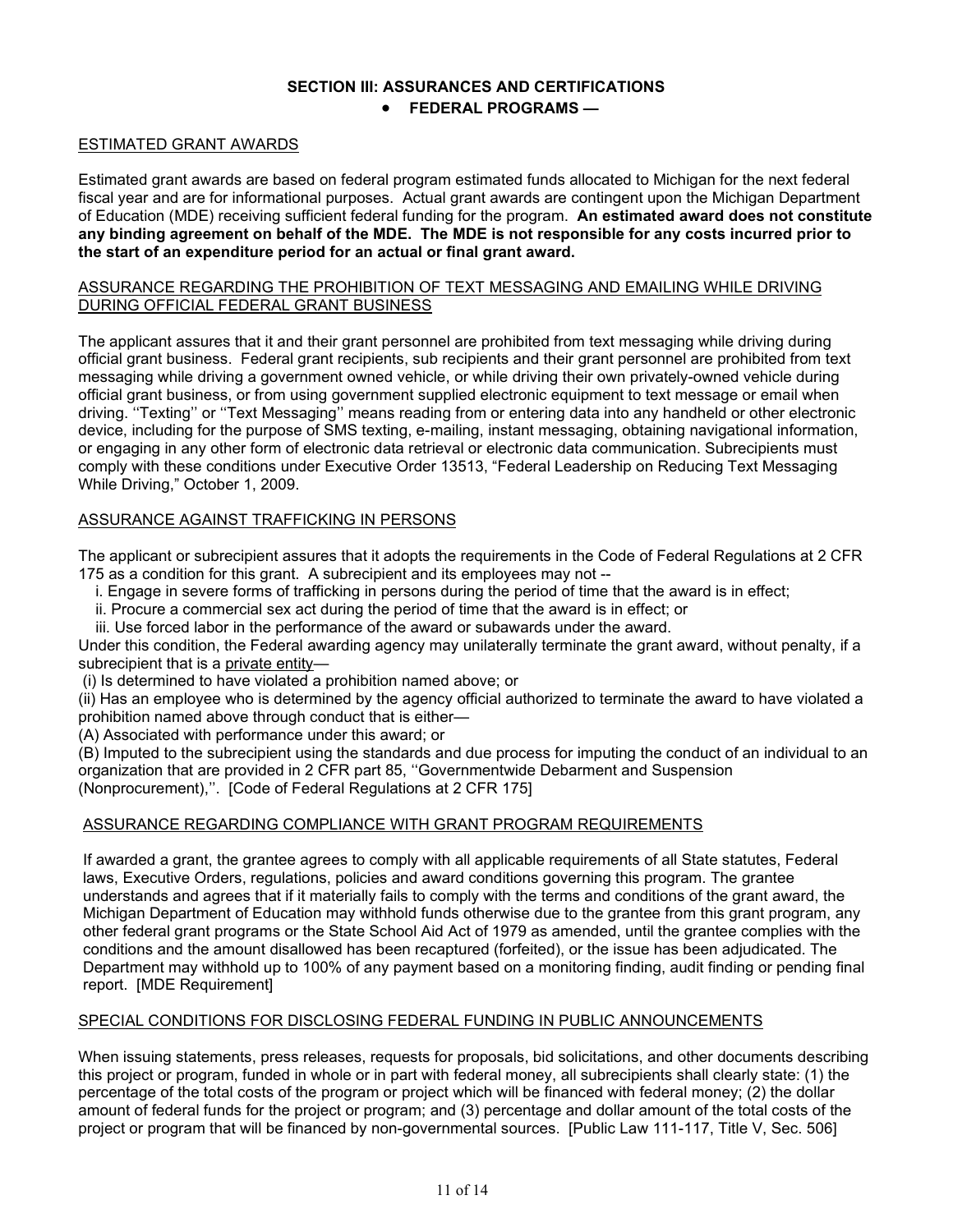#### ASSURANCE CONCERNING MATERIALS DEVELOPED WITH FUNDS AWARDED UNDER THIS GRANT

 The applicant assures that, if a grant is awarded, the following statement will be included on any publication or project materials developed with funds awarded under this program, including reports, films, presentation materials, brochures, posters, and fliers: These materials were developed under a grant awarded by the Michigan Department of Education and [name of federal agency].

[MDE requirement]

#### ASSURANCE REGARDING ACCESS TO RECORDS AND FINANCIAL STATEMENTS

A fiscal agency that expends \$750,000 or more of federal funds during its fiscal year is required to have a Single Audit performed for that year. [2 CFR 200.501] The applicant assures that it will provide the Michigan Department of Education, officials of the federal agency, and auditors with access to records and financial statements as necessary for the Michigan Department of Education to meet the requirements of section 200.331, sections 200.300 Statutory and national policy requirements through 200.309 Period of performance, and Subpart F—Audit Requirements of this Part, of 2 CFR 200. [Section 200.331(a)(5)]

#### ASSURANCE TO MAINTAIN A DRUG-FREE WORKPLACE

The applicant or subrecipient assures that it maintains a drug-free workplace as a condition of receiving any federally funded award. [34 CFR 84.200]

#### ASSURANCE TO SUPPLEMENT NOT SUPPLANT FEDERAL FUNDS

The applicant assures that it will use federal funds received to supplement funds that would, in the absence of an award, be made available for the program and uses specified in an approved application, and in no case will supplant such funds.

[20 USC 6321(b)(1); PL 107-110 1120A(b)(1)]

#### PARTICIPATION OF NONPUBLIC SCHOOLS

 The applicant assures that nonprofit private schools have been invited to participate in the planning and implementing of the activities of this application for applicable program areas. [Elementary and Secondary Education Act, Sections 9501-9504]

#### CERTIFICATION REGARDING LOBBYING FOR GRANTS AND COOPERATIVE AGREEMENTS

 No federally appropriated funds have been paid or will be paid, by or on behalf of the undersigned, to any person for influencing or attempting to influence an officer or employee of a federal agency, a Member of Congress, an officer or employee of Congress, or an employee of a Member of Congress in connection with the making of any federal grant, the entering into of any cooperative agreement, and the extension, continuation, renewal, amendment, or modification of any federal grant or cooperative agreement.

 attempting to influence an officer or employee of any agency, a Member of Congress, an officer or employee of complete and submit form SF- LLL Disclosure Form to Report Lobbying, in accordance with its instructions. If any funds other than federal appropriated funds have been paid or will be paid to any person for influencing or Congress, or an employee of a Member of Congress in connection with this federal grant, the applicant shall

Grantees shall require that the language of this certification be included in the award documents for all subawards at all tiers (including subcontracts, subgrants, contracts under grants and cooperative agreements, and subcontracts) and that all subrecipients shall certify and disclose accordingly.

 appropriated funds to influence certain Federal contracting and financial transactions; 2 CFR 200.450 – Lobbying] [34 CFR Part 82, Appendix A to Part 82 - Certification Regarding Lobbying; 31 U.S.C. 1352 - Limitation on use of

#### CERTIFICATION REGARDING DEBARMENT, SUSPENSION, INELIGIBILITY, EXCLUSION AND DISQUALIFICATION – LOWER TIER COVERED TRANSACTIONS

 benefits under federal programs and activities. Except to the extent prohibited by law, entities who have been proposed for debarment under 48 CFR part 9, subpart 9.4, debarred or suspended shall be excluded from An entity who is debarred or suspended shall be excluded from federal financial and nonfinancial assistance and participating as either participants or principals in all lower tier covered transactions. A lower tier covered transaction includes any transaction between a participant and an entity under a primary covered transaction, such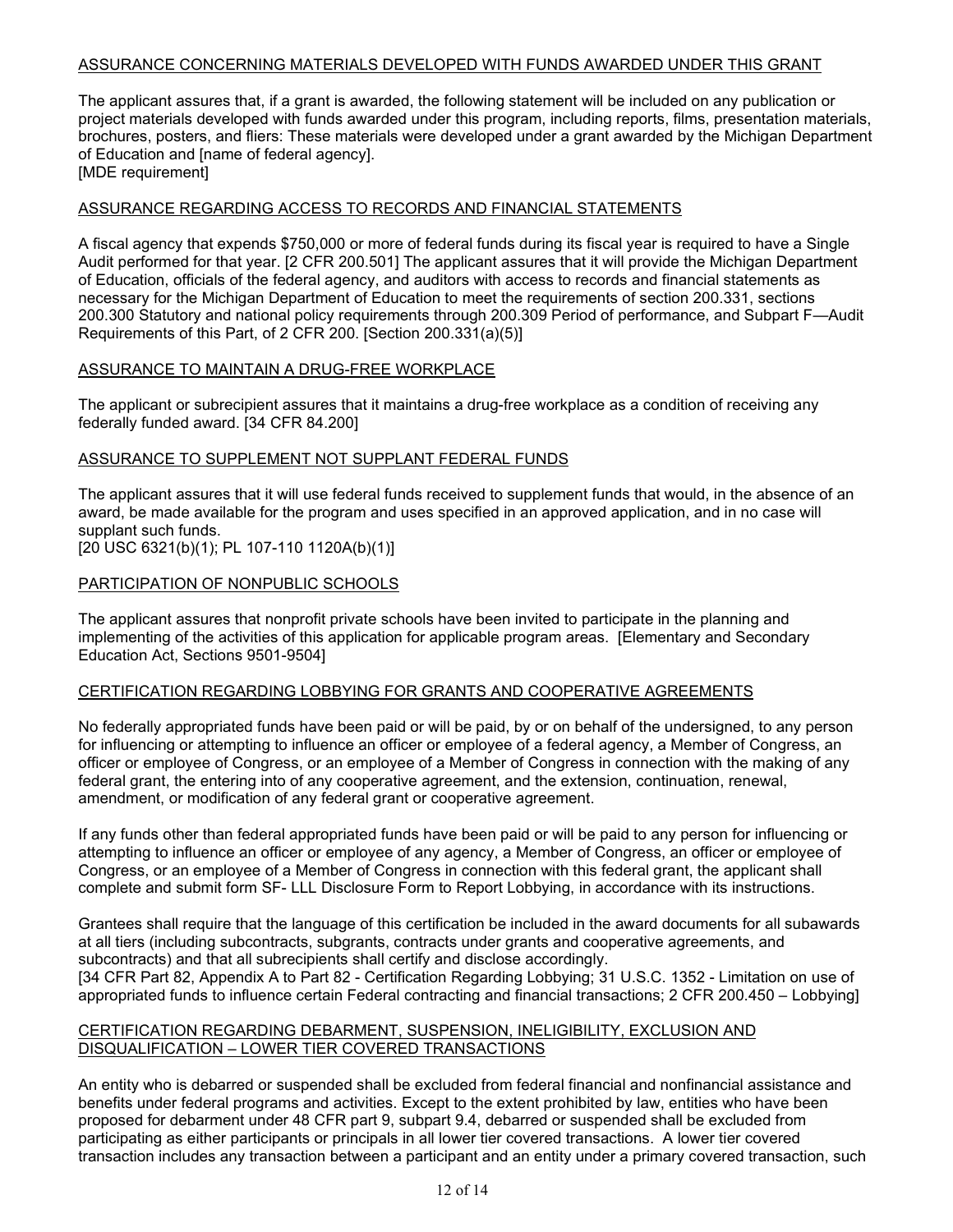as a grant or cooperative agreement, within restrictions. [7 CFR 2200.11 and 34 CFR Part 85- Government-wide debarment and suspension (non-procurement)]

 The prospective lower tier participant certifies, by submission of this proposal, that neither it nor any of its principals are presently excluded, disqualified, debarred, suspended, proposed for debarment, declared ineligible, or voluntarily excluded from participating in this transaction by any federal department or agency.

immediate written notice to that person if you learn either that-At any time after you enter into a lower tier covered transaction with an entity at a higher tier, you must provide

(a) You failed to disclose information earlier, as required; or

 (b) Due to changed circumstances, you or any of the principals for the transaction now meet any of the criteria. [2 CFR 180]

 contract, grant or any other award covered by 31 U.S.C. 1352. Each tier must also disclose any lobbying with non- from tier to tier up to the non- Federal award. [31 U.S.C. 1352 (Byrd Anti-Lobbying Amendment)] Contractors that apply or bid for an award of \$100,000 or more must file the required certification. Each tier certifies to the tier above that it will not and has not used Federal appropriated funds to pay any person or organization for influencing or attempting to influence an officer or employee of any agency, a member of Congress, officer or employee of Congress, or an employee of a member of Congress in connection with obtaining any Federal Federal funds that takes place in connection with obtaining any Federal award. Such disclosures are forwarded

#### CERTIFICATION REGARDING UNIVERSAL IDENTIFIER REQUIREMENTS

 The applicant or grant recipient certifies it has or will meet the requirement for supplying a Data Universal DUNS number to MDE. No entity may receive a federal subaward without a DUNS number. MDE will not make a subaward to an entity unless that entity has provided its DUNS number. Numbering System (DUNS) number. As a condition of a subrecipient of a federal grant award, you must supply a

 Contractor Registration, September 14, 2010: Appendix A to Part 25, B. Requirement for Data Universal [OMB 2 CFR Subtitle A, Chapter I, and Part 25, Financial Assistance Use of Universal Identifier and Central Numbering System (DUNS) Numbers]

## CERTIFICATION REGARDING MANDATORY DISCLOSURES

The non-Federal entity or applicant for a Federal award must disclose, in a timely manner, in writing to the Federal awarding agency or pass-through entity all violations of Federal criminal law involving fraud, bribery, or gratuity violations potentially affecting the Federal award. Failure to make required disclosures can result in any of the remedies described in § 200.338 Remedies for noncompliance, including suspension or debarment. [2 CFR 200.113]

#### CERTIFICATION REGARDING NONDISCRIMINATION UNDER FEDERAL AND STATE FUNDED PROGRAMS

 discrimination, and in accordance therewith, shall not discriminate against any person on the basis of religion, race, The applicant hereby agrees that it will comply with all Federal and Michigan laws and regulations prohibiting color, national origin or ancestry, age, sex, height, weight, familial status, or marital status, exclude from participation in, deny the benefits of, or otherwise subject to discrimination in any program or activity for which it is responsible or for which it receives financial assistance from a U.S. Federal Agency or the Michigan Department of Education.

 [Michigan Public Act 453 of 1976 (Elliott-Larsen Civil Rights Act)]; [Title VI and Title VII of the Civil Rights Act of 1964 (45 U.S.C. 2000d through 2000d-4); Title IX of the Education Amendments of 1972 (20 U.S.C. 1681-1683); Age Discrimination Act of 1975 (42 U.S.C. 6101 et seq.)]

#### CERTIFICATION REGARDING COMPREHENSIVE CIVIL RIGHTS PROTECTIONS FOR INDIVIDUALS WITH **DISABILITIES**

 on the basis of disability in the full and equal enjoyment of the goods, services, facilities, privileges, advantages, or The Americans with Disabilities Act (ADA) provides comprehensive civil rights protections for individuals with disabilities. Title II of the ADA covers programs, activities, and services provided by State and local government entities. Title II requires that, "No qualified individual with a disability shall, by reason of such disability be excluded from participation in or be denied the benefits of the services, programs, or activities of a public entity, or be subjected to discrimination by such entity." Title III of the ADA covers public accommodations and places of public accommodation (including commercial facilities). Title III requires that, "No individual shall be discriminated against accommodations of any place of public accommodation by any person who owns, leases (or leases to), or operates